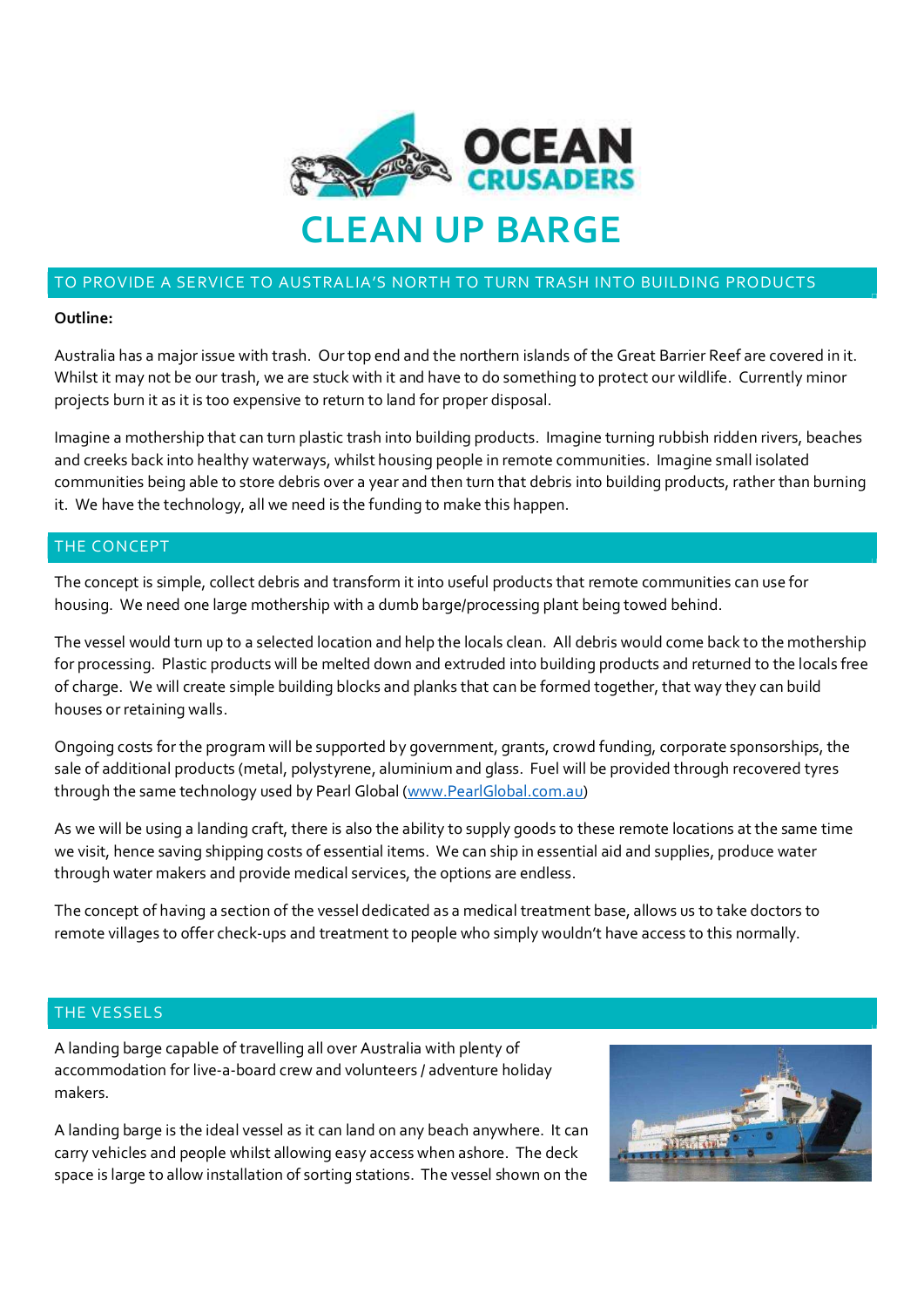right is a 54m vessel currently for sale out of Darwin, Australia. It sleeps 20 people and has the layout similar to what we would like for this project. It is currently priced at USD\$1.65 million however has been on the market for over 3 years.

https://www.commercialboats.com.au/all-vessels/33-lct/1434-54-mtr-landing-craft



A fleet of smaller waterway cleaning vessels will also be stored onboard to scout around and pick up debris from the water. Most of these will be custom built debris cleaners, whilst others will carry personnel to the hotspots. All debris is then returned to the mothership for processing. On the left is our 7m landing craft fitted with the world's first onboard vacuum system to remove debris from river banks. We also have the option to install a conveyor system to the bow door for removing large quantities of debris from the water.

The inclusion of a second vessel (dumb barge) to act as the processing base will handle metal, aluminium, glass and other debris unsuitable for re-processing. This gives you the ability to remove all rubbish from a location, not just plastic. The dumb barge would tie up to the back of the double ended landing barge, meaning it extends the size of the work platform.



The dumb barge would hold the plastic melting plant, extrusion

moulding center, a tyre processing plant that can melt tyres down and return them to diesel products to use in our vessels, plastic shredders, foam densifiers and metal crushers, along with storage containers for recyclable materials we will later ship to recycling plants.

The ability to separate the vessels, also means that you can move the processing plants away from the mothership to avoid noise or safety issues The added bonus being two separate vessels making for smaller mothership length, hence qualifications can be of a lower grade than if it was one big mothership.

# THE TECHNOLOGY

The biggest issue in plastic recycling is separating the plastic into different types and then cleaning it before it is used. This process assigns most plastics to land fill as it is easier and cheaper.

We have the technology to take co-mingled plastics, with up to 10% contaminants, and melt them down and create products through extrusion moulding. Simple products like building blocks and beams is all we need to produce on the vessels, so we can enrich the lives of people in third world countries.

The technology can be seen at http://newtecpoly.com/polywaste/ We have been working with Newtec Poly with debris from our clean ups going to them for re-purposing. The purchase of the machine is US\$450,000 plus extrusion moulding processes.

The concept sees the rubbish come onboard where it is sorted into hard plastics, soft plastics and other material. Hard plastics would then be run through a shredder to compact the load. Soft plastics would be bailed, again to compact the load. Non plastic materials would go straight through to the dumb barge where they would be crushed and compacted ready for shipping to recycling facilities either locally or overseas.